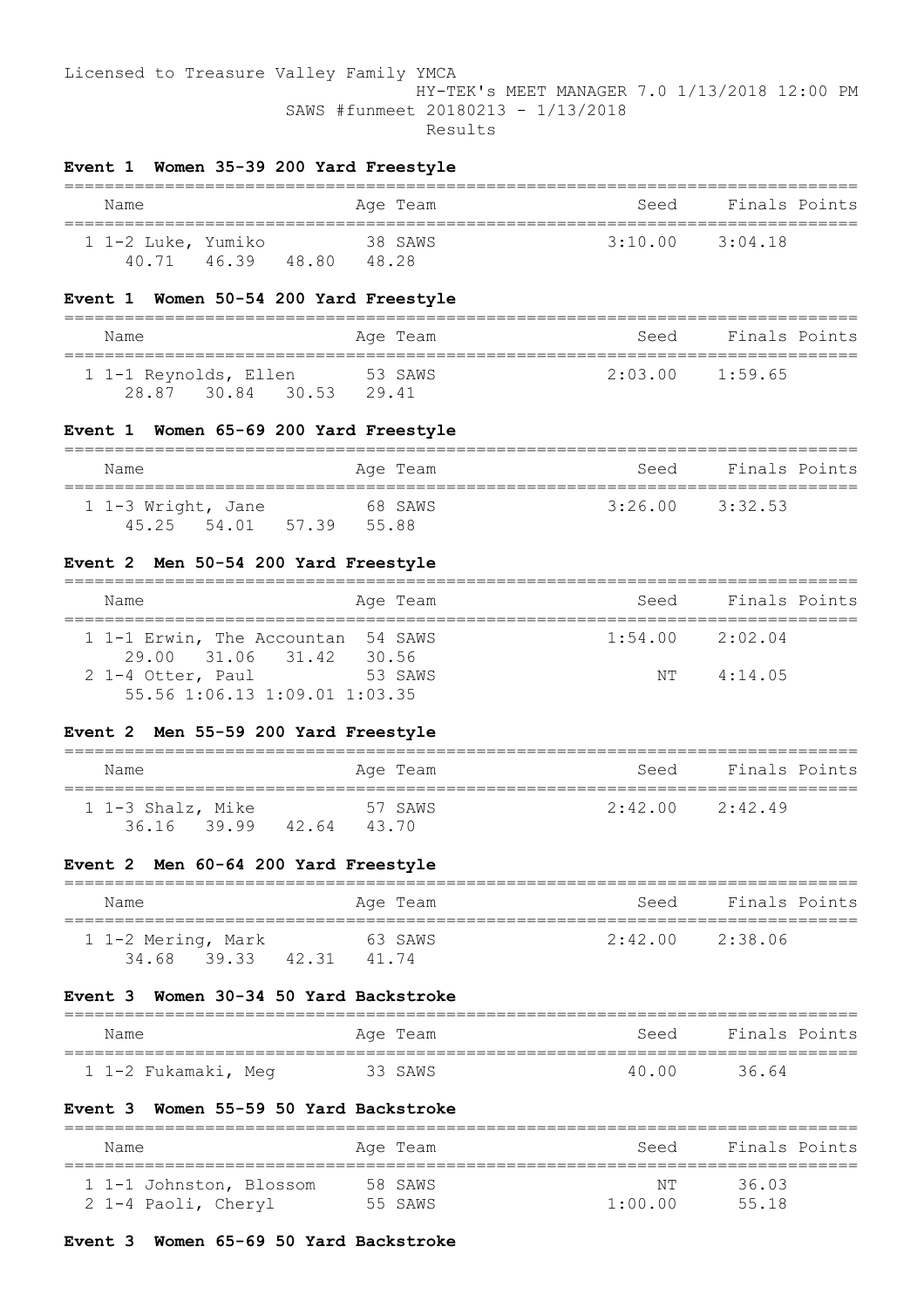| Name<br>==============================                     | Age Team                          | Seed<br>=========== | Finals Points<br>=============        |
|------------------------------------------------------------|-----------------------------------|---------------------|---------------------------------------|
| 1 1-3 Wright, Jane                                         | 68 SAWS                           | 55.00               | 51.46                                 |
| Event 4 Men 60-64 50 Yard Backstroke<br>==============     |                                   |                     |                                       |
| Name                                                       | Age Team                          | Seed                | Finals Points                         |
| ====================================<br>1 1-1 Crist, Bruce | 61 SAWS                           | 32.00               | 32.64                                 |
| Men 65-69 50 Yard Backstroke<br>Event 4                    |                                   |                     |                                       |
| Name                                                       | Age Team                          | Seed                | Finals Points                         |
| 1 1-2 Fisk, Floyd                                          | 65 SAWS                           | 36.50               | 36.60                                 |
| Event 5                                                    | Women 55-59 100 Yard Breaststroke |                     |                                       |
| Name                                                       | Age Team                          | Seed                | Finals Points                         |
| 1 1-2 Paoli, Cheryl                                        | 55 SAWS                           | 2:29.00             | 1:57.54                               |
| 55.99 1:01.55                                              |                                   |                     |                                       |
| Men 50-54 100 Yard Breaststroke<br>Event 5                 |                                   |                     |                                       |
| Name                                                       | Age Team                          | Seed                | Finals Points                         |
| 1 1-3 Otter, Paul                                          | 53 SAWS                           | NΤ                  | 1:58.99                               |
| 56.06 1:02.93                                              |                                   |                     |                                       |
| Men 55-59 100 Yard Breaststroke<br>Event 5                 |                                   |                     |                                       |
| Name                                                       | Age Team                          | Seed                | Finals Points                         |
| 1 1-1 Shalz, Mike<br>44.18 48.82                           | 57 SAWS                           | 1:31.00             | 1:33.00                               |
| Event 8 Men 60-64 50 Yard Butterfly                        |                                   |                     |                                       |
| Name                                                       | Age Team                          | Seed                | Finals Points                         |
| 1 1-1 Mering, Mark                                         | 63 SAWS                           | 34.00               | 35.32                                 |
| Women 35-39 100 Yard Freestyle<br>Event 9                  |                                   |                     |                                       |
| Name                                                       | Age Team                          | Seed                | Finals Points                         |
| ========================<br>1 1-1 Luke, Yumiko             | 38 SAWS                           | =========           | ==============<br>$1:38.00$ $1:23.87$ |
| 40.04 43.83                                                |                                   |                     |                                       |
| Event 9 Women 55-59 100 Yard Freestyle<br>:==============  | ===============================   |                     |                                       |
| Name                                                       | Age Team                          | Seed                | Finals Points                         |
| 1 1-2 Paoli, Cheryl<br>44.88 48.74                         | 55 SAWS                           |                     | $1:49.00$ $1:33.62$                   |
| Event 10 Men 40-44 100 Yard Freestyle                      |                                   |                     |                                       |

| Name              | Age Team | Seed                | Finals Points |
|-------------------|----------|---------------------|---------------|
| 1 1-4 Harry, Alex | 40 SAWS  | $1:15.00$ $1:03.13$ |               |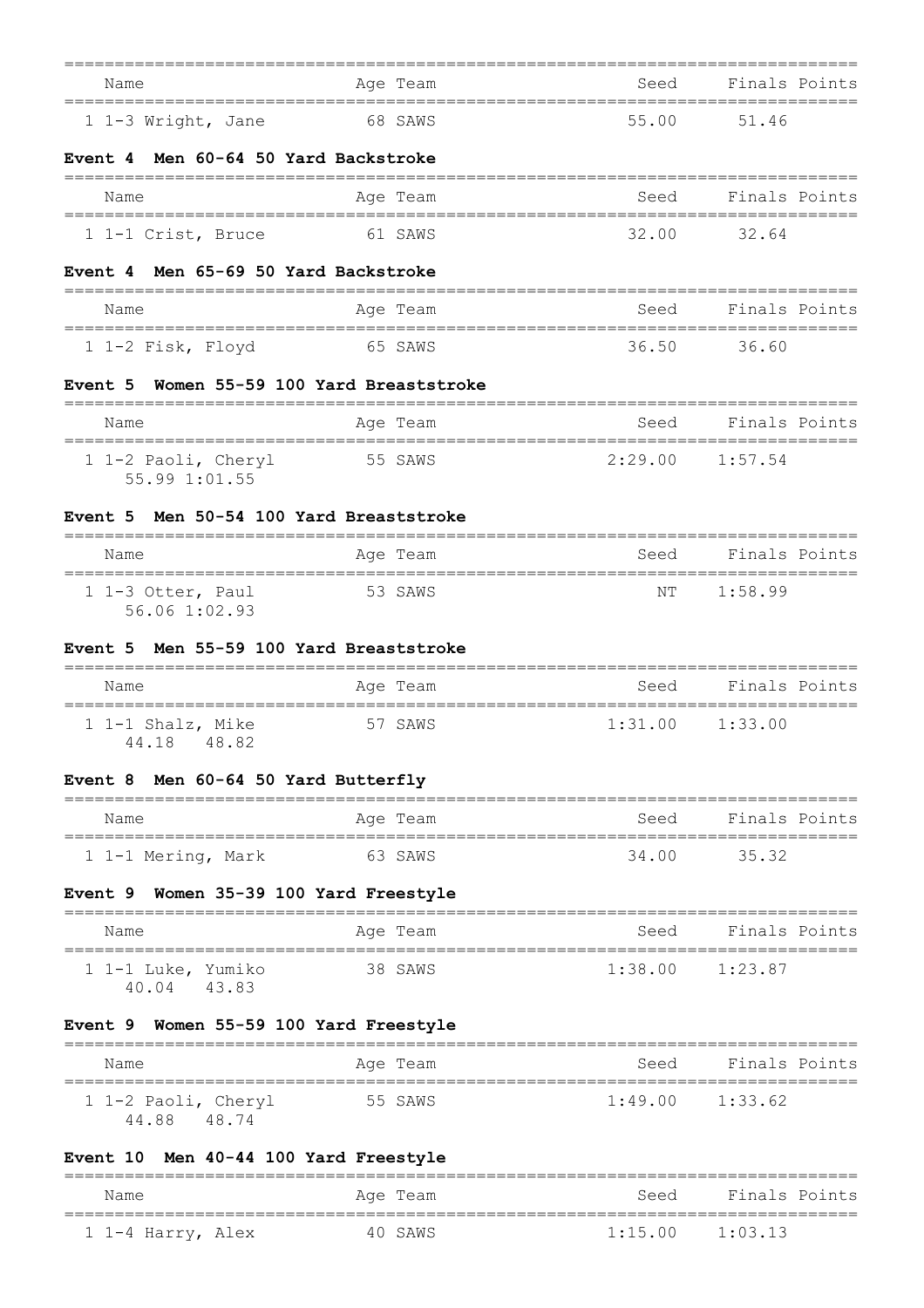# 29.94 33.19

# **Event 10 Men 50-54 100 Yard Freestyle**

| Name                                              | Age Team | Seed  | Finals Points |
|---------------------------------------------------|----------|-------|---------------|
| 1 1-1 Erwin, The Accountan 54 SAWS<br>27.77 28.93 |          | 55.00 | 56.70         |
| 2 1-2 Carmel, Scott<br>28.49 29.84                | 54 SAWS  | 59.00 | 58.33         |

## **Event 10 Men 55-59 100 Yard Freestyle**

| Name                             | Aqe Team | Seed Finals Points  |
|----------------------------------|----------|---------------------|
| 1 1-5 Shalz, Mike<br>36.96 42.55 | 57 SAWS  | $1:11.10$ $1:19.51$ |

## **Event 10 Men 60-64 100 Yard Freestyle**

| Name                              | Aqe Team | Finals Points<br>Seed |
|-----------------------------------|----------|-----------------------|
| 1 1-3 Crist, Bruce<br>28.38 31.49 | 61 SAWS  | 59.00<br>59.87        |

### **Event 11 Women 30-34 100 Yard IM**

| Name                                  | Age Team | Finals Points<br>Seed |
|---------------------------------------|----------|-----------------------|
| 1 1-2 Fukamaki, Meg<br>46.22<br>39.31 | 33 SAWS  | 1:30.00<br>1:25.53    |

### **Event 11 Women 55-59 100 Yard IM**

| Name                                   | Age Team | Finals Points<br>Seed |  |
|----------------------------------------|----------|-----------------------|--|
| 1 1-1 Johnston, Blossom<br>38.10 43.56 | 58 SAWS  | 1:21.66<br>N T        |  |

## **Event 11 Women 65-69 100 Yard IM**

| Name                              | Age Team | Finals Points<br>Seed |
|-----------------------------------|----------|-----------------------|
| 1 1-3 Wright, Jane<br>55.46 56.49 | 68 SAWS  | 2:00.00<br>1:51.95    |

# **Event 12 Men 50-54 100 Yard IM**

| Name                               | Age Team | Finals Points<br>Seed |
|------------------------------------|----------|-----------------------|
| 1 1-1 Carmel, Scott<br>34.64 39.39 | 54 SAWS  | 1:10.00<br>1:14.03    |

## **Event 12 Men 60-64 100 Yard IM**

| Name                              | Age Team | Seed    | Finals Points |
|-----------------------------------|----------|---------|---------------|
| 1 1-2 Crist, Bruce<br>35.63 39.37 | 61 SAWS  | 1:31.00 | 1:15.00       |
| 2 1-3 Mering, Mark<br>39.40 43.60 | 63 SAWS  | 1:23.00 | 1:23.00       |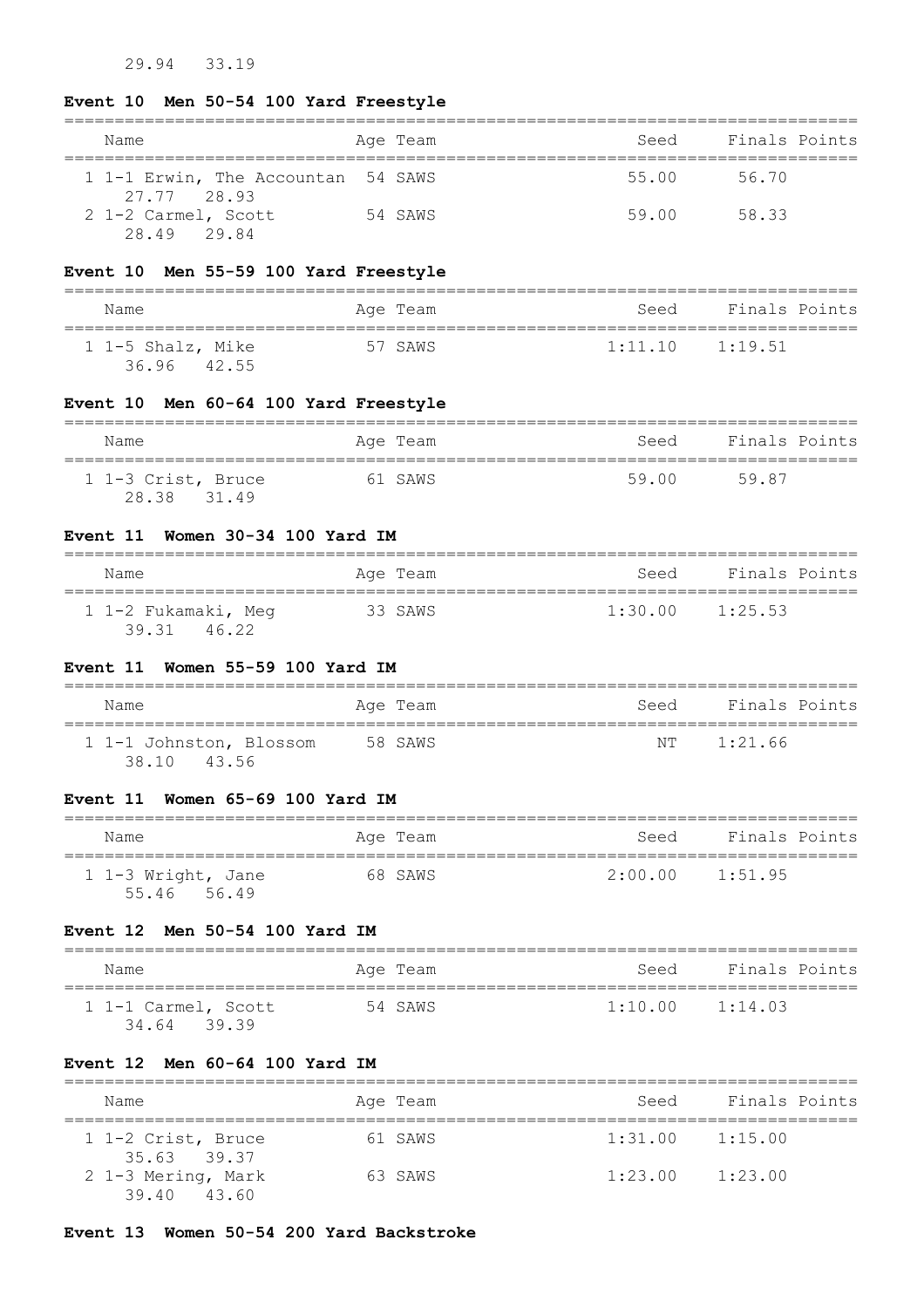| Name<br>=====================================       | Age Team                               | Seed<br>========================= | Finals Points<br>============== |
|-----------------------------------------------------|----------------------------------------|-----------------------------------|---------------------------------|
| 1 1-1 Reynolds, Ellen<br>30.73 32.92 33.14          | 53 SAWS<br>32.46                       | 2:12.00                           | 2:09.25                         |
| Women 55-59 50 Yard Breaststroke<br><b>Event</b> 15 |                                        | ------------------                |                                 |
| Name                                                | Age Team                               | Seed                              | Finals Points                   |
| 1 1-2 Paoli, Cheryl                                 | 55 SAWS                                | 1:06.00                           | 53.18                           |
| Women 65-69 50 Yard Breaststroke<br>Event 15        |                                        |                                   |                                 |
| Name                                                | Age Team                               | Seed                              | Finals Points                   |
| 1 1-4 Wright, Jane                                  | 68 SAWS                                | 55.00                             | 55.41                           |
| Event 15 Men 50-54 50 Yard Breaststroke             |                                        |                                   |                                 |
| Name                                                | Age Team                               | Seed                              | Finals Points                   |
| 1 1-3 Otter, Paul                                   | 53 SAWS                                | NT                                | 53.76                           |
| Men 55-59 50 Yard Breaststroke<br>Event 15          |                                        |                                   |                                 |
| Name                                                | Age Team                               | Seed                              | Finals Points                   |
| 1 1-1 Shalz, Mike                                   | 57 SAWS                                | 40.00                             | 41.81                           |
| Men 55-59 100 Yard Butterfly<br><b>Event 18</b>     |                                        |                                   |                                 |
| Name                                                | Age Team                               | Seed                              | Finals Points                   |
| 1 1-1 Cleaver, Oliver<br>28.58 33.49                | 55 SAWS                                | ΝT                                | 1:02.07                         |
| Event 18 Men 60-64 100 Yard Butterfly               |                                        |                                   |                                 |
| Name                                                | Age Team                               | Seed                              | Finals Points                   |
| 1 1-2 Mering, Mark<br>38.31 49.15                   | 63 SAWS                                | 1:22.00                           | 1:27.46                         |
| Event 19 Women 30-34 50 Yard Freestyle              |                                        |                                   |                                 |
| Name                                                | ==========================<br>Age Team | Seed                              | Finals Points                   |
| 1 1-2 Fukamaki, Meg                                 | 33 SAWS                                | 36.00                             | 33.89                           |
| Event 19 Women 35-39 50 Yard Freestyle              |                                        |                                   |                                 |
| Name                                                | Age Team                               | Seed                              | Finals Points                   |
| 1 1-3 Luke, Yumiko                                  | 38 SAWS                                | 38.00                             | 38.25                           |
| Event 19 Women 55-59 50 Yard Freestyle              |                                        |                                   |                                 |
| Name                                                | Age Team                               | Seed                              | Finals Points                   |
| 1 1-1 Johnston, Blossom                             | 58 SAWS                                | NΤ                                | 30.11                           |
| 2 1-5 Paoli, Cheryl                                 | 55 SAWS                                | 42.00                             | 43.08                           |